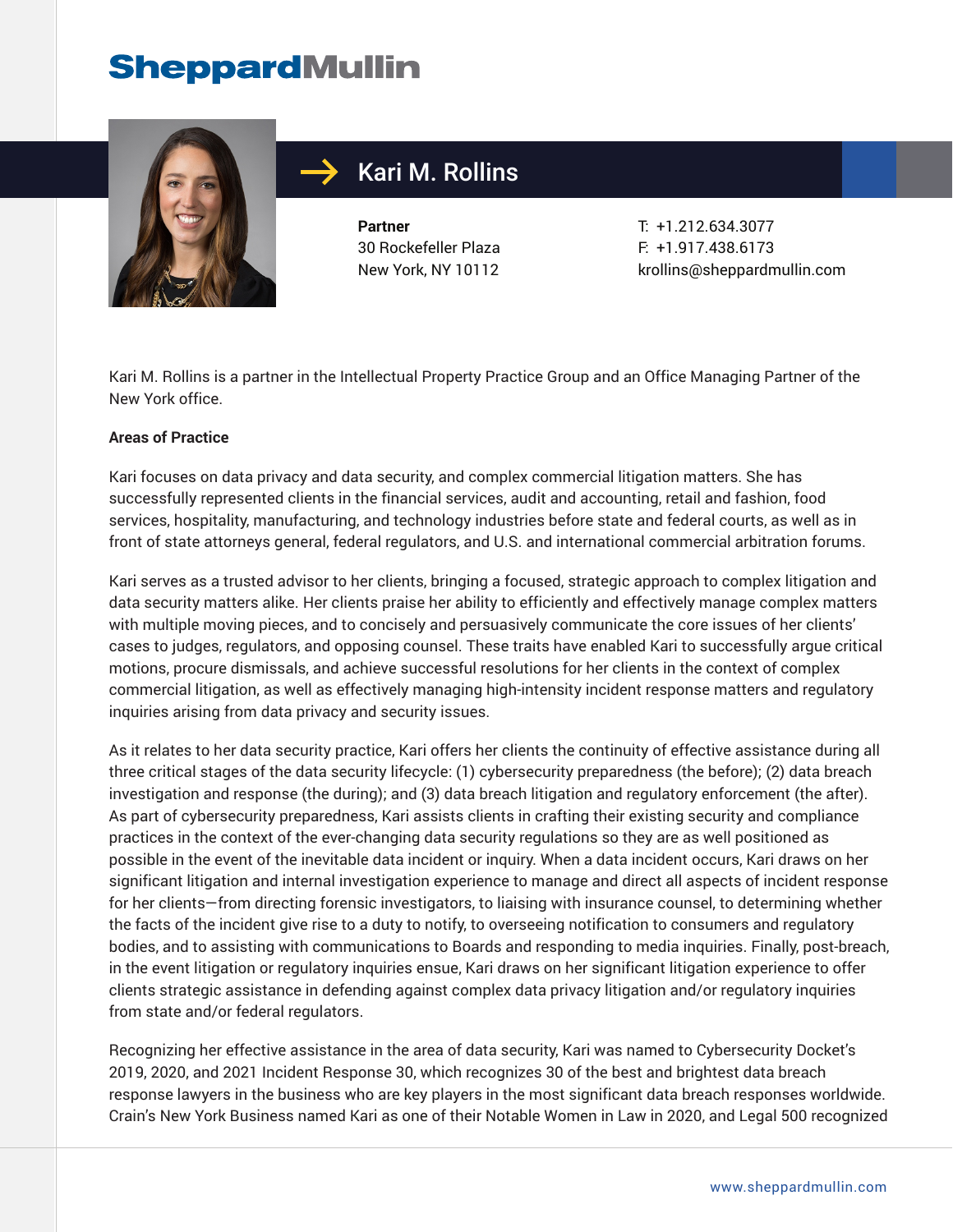Kari as a Leading Lawyer in Cybersecurity in 2020 and 2021. *Global Data Review* also named Kari to its first annual "40 under 40" list in 2018, praising her as one of the top 40 practitioners in data privacy globally under the age of 40. Kari is also a partner in the Privacy and Cybersecurity team of Sheppard Mullin, which was recognized as a "2018 Practice Group of the Year" by *Law360.*

Kari is invited annually to give numerous speeches and seminars on data privacy and data breaches by organizations across the country, and regularly writes articles and blog posts on emerging trends and topics in data privacy. Notably, Kari wrote a chapter on cybersecurity standards and data breach response in Volume III of *The US Privacy Equity Fund Compliance Guide* published by Privacy Equity International, and currently sits on the Drafting Committee of the Sedona Conference WG11 on Data Security and Privacy Liability, which is responsible for drafting and publishing the *Sedona Conference WG11 Incident Response Guide*, a practitioners guide to navigating the law and issues relating to preparing for, managing, and responding to data breaches. Prior to her move to New York, Kari brought her experience to the classroom as an adjunct law professor at DePaul University's College of Law in Chicago, teaching a course on data breach law.

## Honors

Incident Response 40, *Cybersecurity Docket*, 2021-2022 Incident Response 30, *Cybersecurity Docket,* 2019-2020 Notable Women in Law, *Crain's New York Business*, 2020 Leading Lawyers, Cyber Law, *Legal 500,* 2020-2021 Next Generation Lawyers, *Legal 500*, 2019 Recommended Lawyer - Cyber Law, *Legal 500*, 2019-2020 40 under 40, *Global Data Review*, 2018 Privacy and Cybersecurity Practice Group of the Year, *Law360,* 2018

## **Experience**

Representative Cases By Industry: Retail, Technology, and Consumer Products

- Assisted a large manufacturer of consumer electronics products in responding to a government inquiry and successfully staving off an enforcement action relating to a data breach experienced by one of the company's product lines.
- Assisted several large fashion brands in conducting a data privacy internal investigation relating to a webbased retail platform and effectively responding to press, bank, board, and consumer inquiries relating to the incident.
- Assisted a large consumer products brand in conducting a data privacy internal investigation into a security incident involving usernames and passwords.
- Assisted a leader in global information services and publishing company in conducting two internal investigations.
- Assisted a large international online retailer in conducting an investigation into a data incident, managing notification of the data incident to impacted consumers, liaising with law enforcement, responding to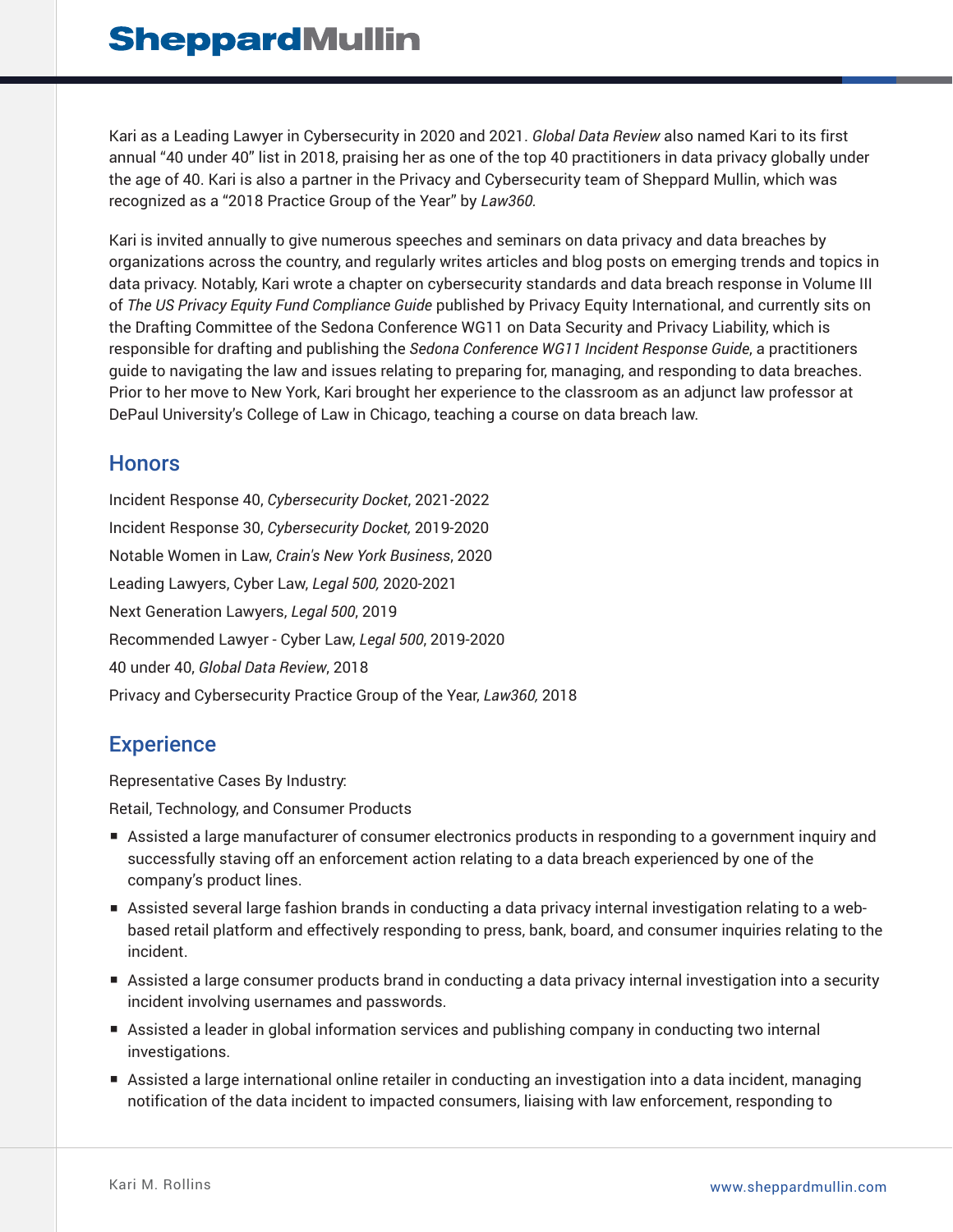regulatory inquiries, and successfully avoiding state enforcement actions.

■ Assisted several retail and consumer products companies in investigating a recent plague of W2 phishing scams, managing the notification process to impacted employees, liaising with the FBI and IRS in efforts to catch the perpetrators, and responding to regulatory and individual inquiries.

#### Industrial Products and Manufacturing

- Defended a large dairy cooperative (an alleged 65% market share participant) in the defense of a large, multidistrict federal direct purchaser antitrust class action in the Eastern District of Tennessee, In re *Southeastern Milk Antitrust Litigation*, No. 08-MD-100, managing all aspects of this complex litigation up to trial and the successful settlement of matter.
- Obtained a dismissal for a large dairy cooperative in an indirect purchaser antitrust class action filed in the Eastern District of Tennessee, *Food Lion LLC, et al. v. Dean Foods Company, et al.*, No. 2:07-cv-188, arguing the summary judgment motion that successfully resulted in the dismissal of the client from the case while other defendants marched to trial or settlement.
- Assisted a large industrial products brand in conducting an internal investigation into a data breach involving usernames and passwords and successfully effectuating notice to consumers and state attorneys general.
- Assisted a large industrial products brand in swiftly investigating a breach involving theft of protected health information and efficiently effectuating notice to consumers and the relevant federal agency.
- Assisted one of the world's leading performance coatings companies in a confidential internal investigation.
- Assisted a global autoparts manufacturer in investigating and responding to a data incident involving the theft of company and employee data.

#### Hospitality and Food Services

- Assisted national fast-food company in defending multi-district federal consumer class action litigation stemming from disclosure of a data breach.
- On behalf of an international hotel chain, and in cooperation with law enforcement, we led a team of cyberforensic investigators in a multi-country internal investigation into a malware attack involving the possible unauthorized acquisition of guest information. Acting as its data breach coach, we aided the client in swiftly identifying, containing, and remediating the malicious activity, and provided counsel regarding the client's obligations under the applicable myriad state breach notice laws and international regulations. As a result of our work, the client was able to efficiently notify impacted consumers and relevant regulators without incident and successfully manage the simultaneous demands of a data breach.
- Assisted a global food company in swiftly and efficiently conducting two confidential internal investigations relating to its web-based platform and retail processing systems.
- Assisted a national fast food company in investigating a data incident involving its point-of-sale systems and online platform.

#### Accounting and Auditing

■ Defended a large international accounting firm in a federal securities and shareholder derivative litigation arising from the collapse of HealthSouth Corporation, including the successful defense of the client in an arbitration pursued by HealthSouth itself against its former auditor on a variety of legal theories. After several months on trial, a three-judge arbitral panel granted judgment in the auditor's favor.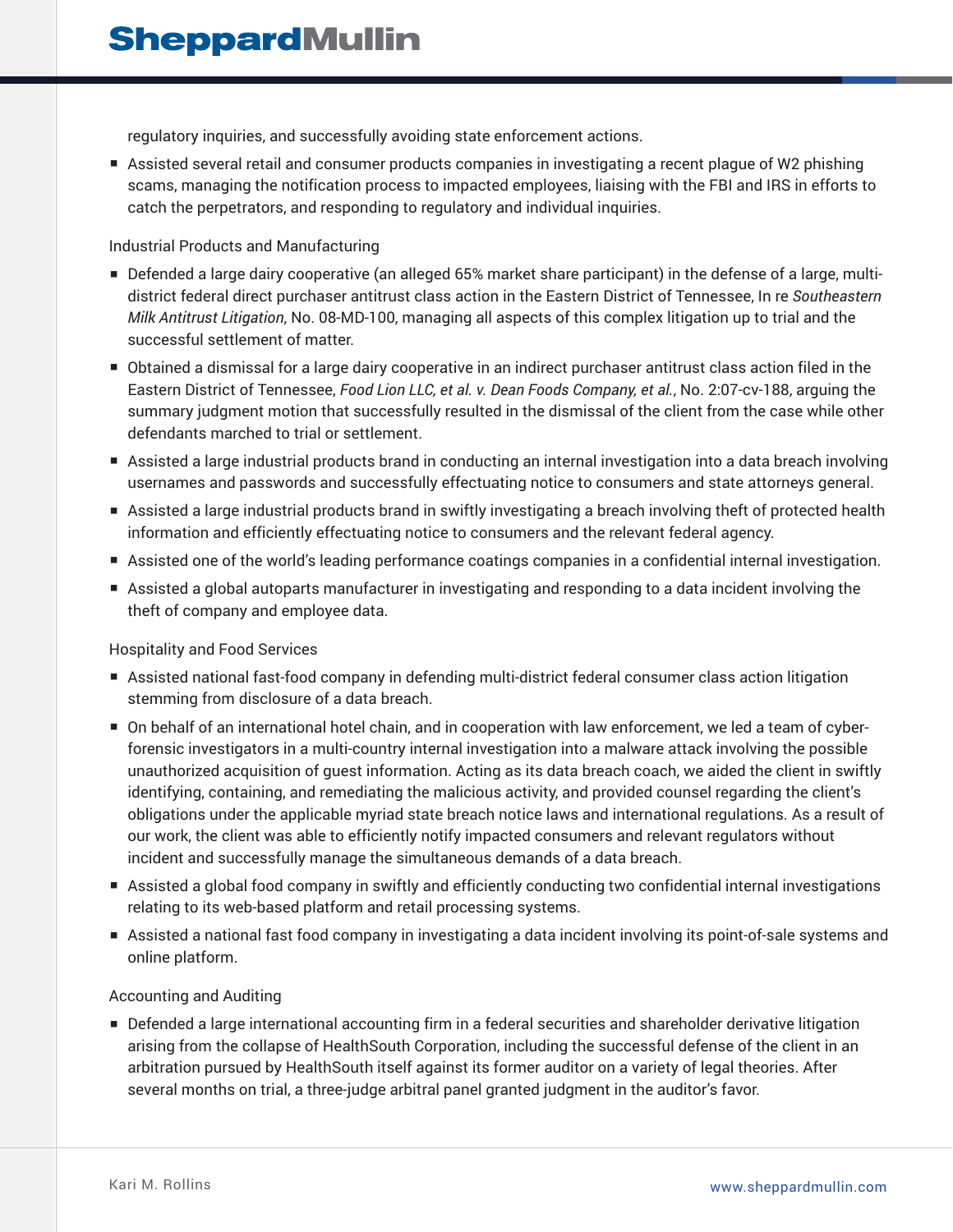■ Defended a large international auditing firm in securities fraud and professional liability litigation involving the New York-based financial services company Refco, Inc.

#### Financial Services

- Represented a global financial services firm in the successful defense of an action that alleged it violated the Commodity Exchange Act by allegedly manipulating the 30-Year Treasury market. In a precedent-setting decision, the court ultimately denied class certification.
- Represented a global financial services firm in the multi-district Credit Default Swaps Antitrust litigation pending in the Southern District of New York.
- Represented a global financial services firm in the multi-district civil litigation surrounding the leveragedbuyout of the Tribune Company.
- Represented the leading derivatives marketplace in connection with the bankruptcy and liquidation of MF Global, Inc.
- Represented a national mortgage company in a federal putative class action alleging discrimination in lender's reverse mortgage pricing policy in violation of the Civil Rights Act, the Fair Housing Act, and the Equal Credit Opportunity Act, managing all aspects of the complex, class action litigation and negotiating the successful settlement of the action on behalf of the client prior to certification.
- Obtained a dismissal of all claims alleged against a national mortgage company in federal putative class action alleging fraud and wrongful foreclosure in connection with reverse mortgage lending practices.
- Represented a large hedge fund in an SEC investigation and administrative hearing relating to certain derivatives transactions executed by the fund's investment sub-advisor.
- Assisted a large multi-national financial institution in swiftly investigating a breach involving the theft of protected personal information, and successfully guided the client in swiftly effectuating notice to its potentially impacted customers and relevant federal and state regulators.
- Successfully represented several large insurance companies in responding to non-public inquiries from state governmental agencies.
- Assisted a private equity firm in investigating a data incident involving phishing scam and deployment of malware.

### Articles

- Eye on Privacy 2021 Year in Review 01.11.2022
- You Might Be an Inside Trader if . . . *Insights*, 10.2018

#### **Privacy Law Blog Posts**

- "NYAG Issues Credential Stuffing Guidance," January 26,2022
- "Implications of SEC's Scrutiny of Data Use Representations," November 16, 2021
- "SEC Fine Highlights Importance of Cybersecurity Disclosures," August 25, 2021
- "FTC Signals Focus on Healthcare and Technology Platforms, Among Others," August 12, 2021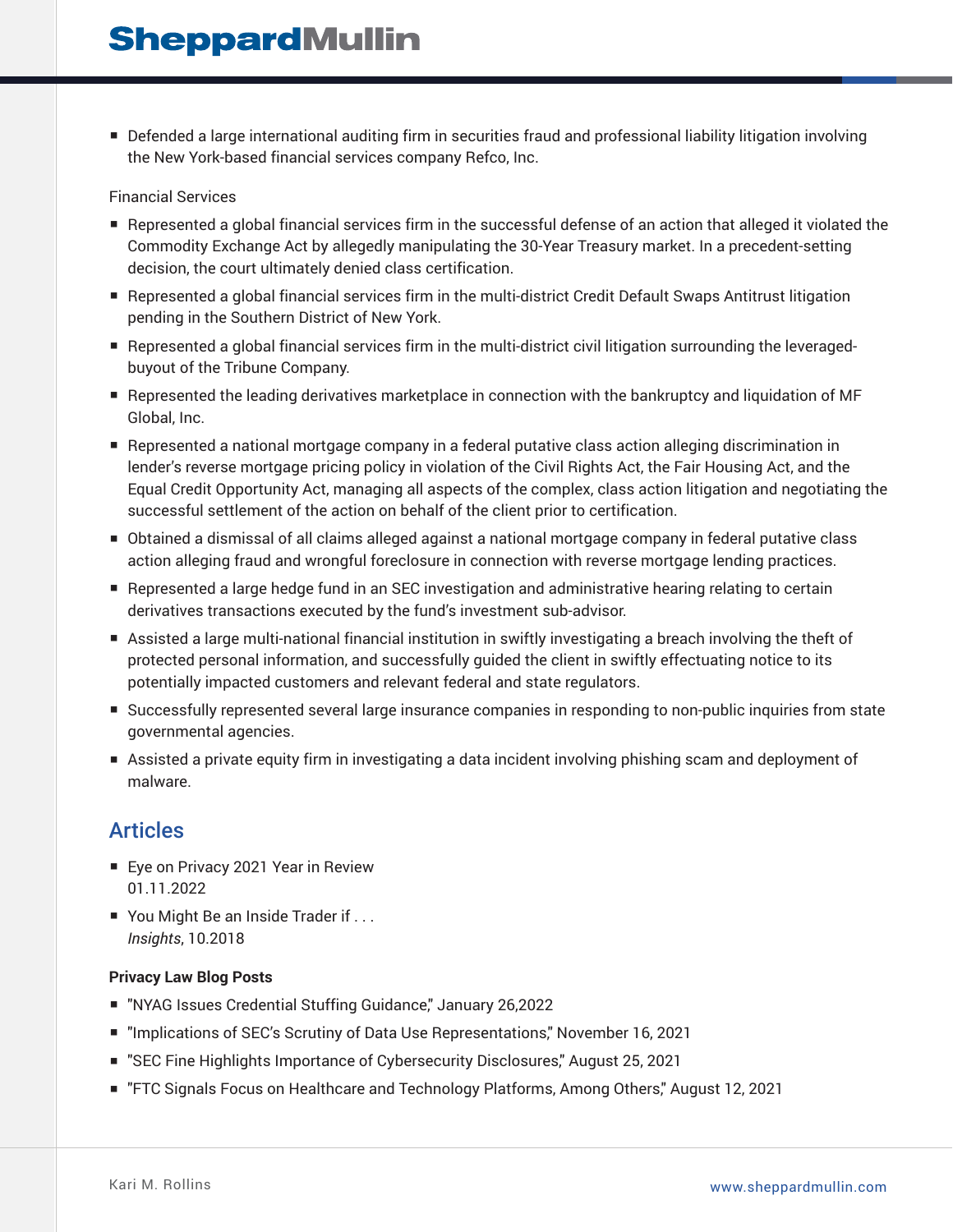- "NYDFS Issues Ransomware Guidance," July 12, 2021
- "New York City Biometric Ordinance Effective July 9, Are You Ready?" June 17, 2021
- "The Impact of the Narrowed Scope of CFAA Liability in the Privacy and Security Realm," June 14, 2021
- "Update on the State of Privacy Law in China," May 13, 2021
- "Beware BIPA Bifurcation: Plaintiffs' New Gambit to Split BIPA Claims Between State and Federal Courts," March 16, 2021
- "Managing the World of Cybersecurity in a New Era," February 24, 2021
- "Successful Dismissal of PayPal Class Action Over Breach Disclosures Serves as Risks Reminder," February 4, 2021
- "What the First Enforcement Action under NYDFS Cybersecurity Reg Means to Companies," September 23, 2020
- "Vermont Updates Data Breach Notification Law," June 24, 2020
- "Seventh Circuit Issues Landmark BIPA Decision," May 20, 2020
- "SCOTUS Review of CFAA May Impact Analysis in Data Breach Notification Obligations," May 18, 2020
- "Privacy and Data Protection Enactment and Enforcement Timelines During COVID-19" April 24, 2020
- "Maryland Adds Insurance Commissioner to Breach Notification Requirements," September 23, 2019
- "New York SHIELD Act Expands Breach Notice Requirements Starting in October," August 27, 2019
- "Preparing for New York's New Data Security Requirements," August 26, 2019
- "Bombas Settles with NYAG Over Credit Card Data Breach," July 11, 2019
- "SEC Issues Alert On Outsourcing and Data Security," June 11, 2019
- "New Jersey Breach Notice Law Expands To Cover Online Account Breaches," May 16, 2019
- "SEC To Focus on Cybersecurity in 2019," March 27, 2019
- "Happy First Day of Spring! Ohio Insurance Law Effective Today," March 20, 2019
- "Year In Review: Eye on Privacy 2018," January 28, 2019
- "Upcoming Canadian Breach Notification Requirements Still in Flux," September 27, 2018
- "New York Federal Court Dismisses Nationwide Class Action Arising Out of Alleged Spying by E-Commerce Retailers," September 10, 2018
- "BIPA Claims Against United Airlines Must be Arbitrated Due to Collective Bargaining Agreement," September 5, 2018
- "You Might Be an Inside Trader If: Insider Trading and Data Breaches Part II," June 21, 2018
- "You Might Be an Inside Trader If...: Insider Trading and Breaches Part I," June 20, 2018
- "NY Issues Data Breach Report," April 12, 2018
- "Oregon Updates Its Data Breach Notification Law," March 29, 2018
- "Privacy, Data Security, and Your Board: Day Five," March 2, 2018
- "Privacy, Data Security, and Your Board: Day Four," March 1, 2018
- "Privacy, Data Security, and Your Board: Day Three," February 28, 2018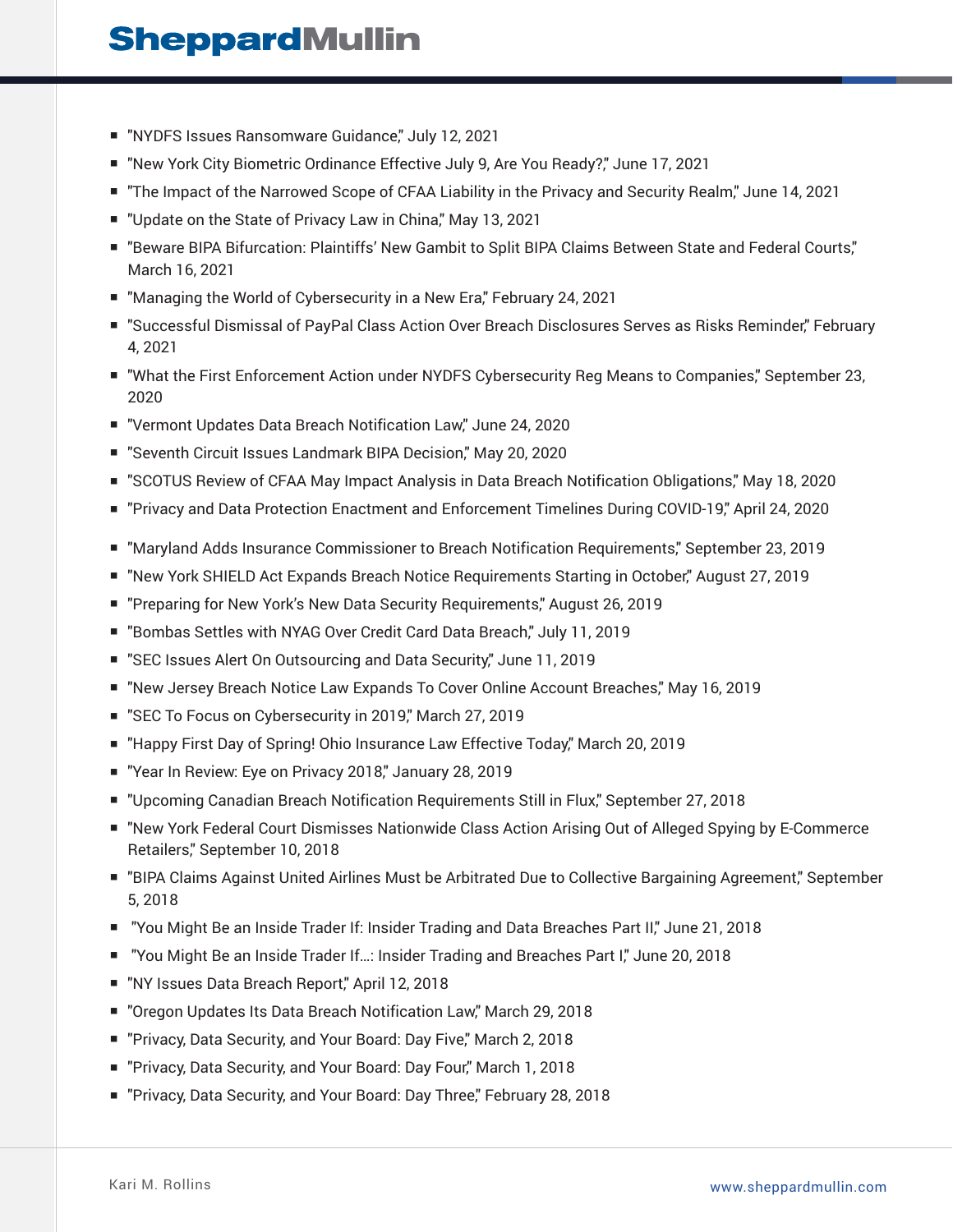- "Privacy, Data Security, and Your Board: Day Two," February 27, 2018
- "Privacy, Data Security, and Your Board: Day One," February 26, 2018

#### **Government Contracts & Investigations Law Blog**

■ "You Might Be an Inside Trader If…You Trade on Your Unconfirmed Suspicions of a Cybersecurity Event Prior to Its Public Revelation or Disclosure," June 26, 2018

### Media Mentions

Ransomware Rise Means Greater Regulatory, Legal Risk for Victims *Bloomberg Law*, 05.12.2021

What to do when a bug bounty request sounds more like extortion *SC Media*, 04.15.2021

Sheppard Mullin Appoints Privacy Litigator *Commercial Dispute Resolution*, 10.11.2017

Winston & Strawn Cybersecurity Atty Joins Sheppard Mullin *Law360*, 10.05.2017

### Speaking Engagements

"Incident Response Guide," The Sedona Conference, April 30, 2018

"Cybersecurity and Data Privacy Hot Topics for 2018," Association of Corporate Counsel's New York Chapter – Fashion Retail Group, March 26, 2018

### Events

Incident Response Forum Ransomware 2022 Ransomware Encryption and Extortion Attacks: What to Do When You Get the Call Virtual, 01.13.2022

How to Handle Ransomware: A Threat Briefing Webinar, 07.27.2021

Theories and Assessment of Harm in Data Privacy and Data Breach Class Action Virtual, 03.11.2021

Cyber Insurance in the Data Breach Era TextIQ Webinar Virtual, 01.21.2021

Hot Topics in Privacy and Cyber Security in Uncertain Times: A Virtual Resource for In-House Privacy Teams Webinar, 07.15.2020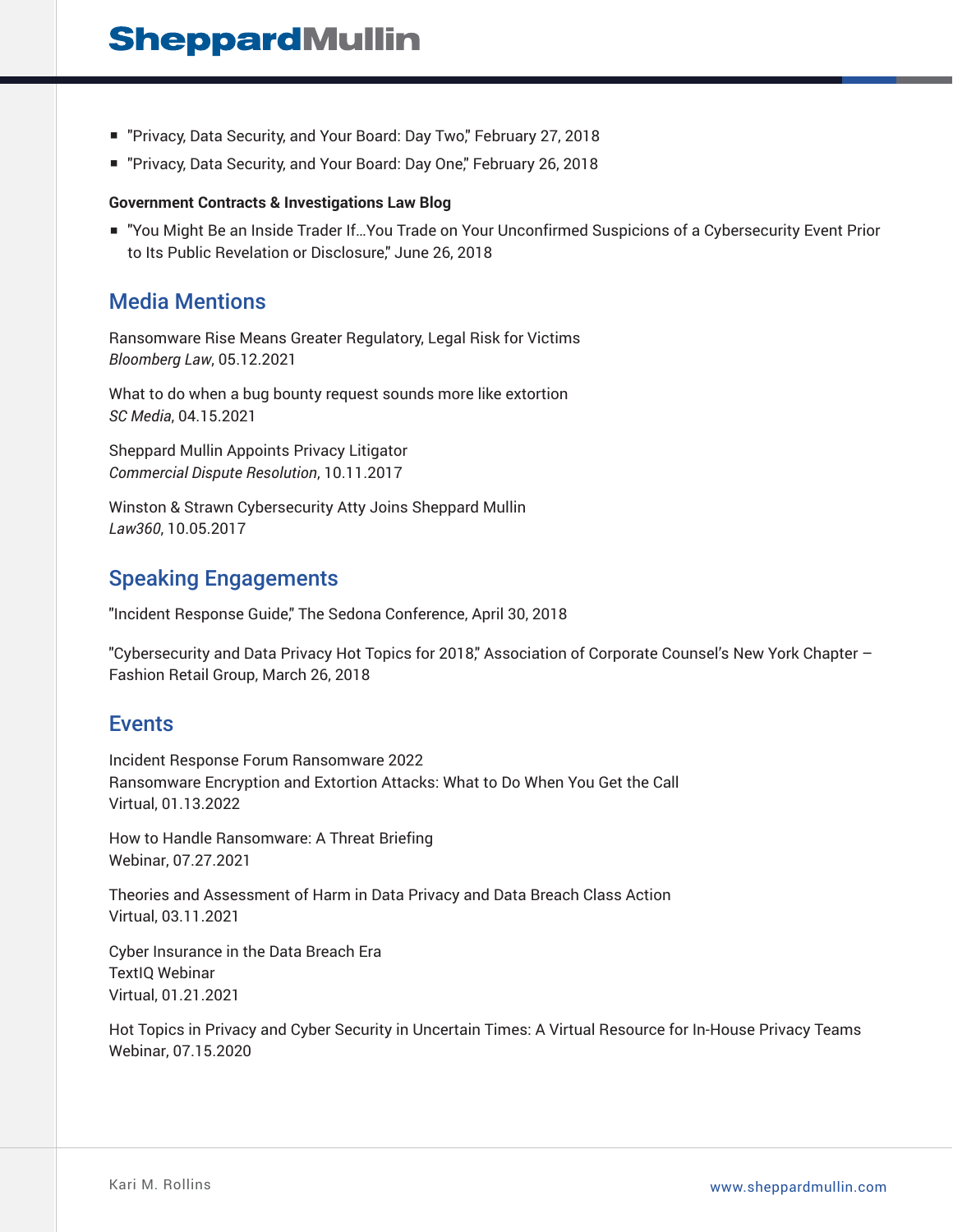Incident Response Forum 2020 04.14.2020

Top Privacy and Cyber Questions in Uncertain Times: A Virtual Resource for In-House Privacy Teams Webinar, 04.07.2020

Retail on the Brink: Crisis Management and Communications You Will Participate In A Day-By-Day Week of Crisis Befalling A Retail Company Sheppard Mullin New York, 11.19.2019

Private Director Symposium 05.15.2019

Incident Response Forum 2019 04.10.2019

CyberStorm: Depth of the Threat Cybersecurity Conference 10.11.2018

Not "If" But "When" - Responding to Data Breach MER Conference Program 05.07.2018

Incident Response Guide The Sedona Conference Webinar 04.30.2018

DATA SECURITY/PRIVACY ROUNDTABLE: Privacy, Cyber Security & Other Issues, and Your Board - Risk Mitigation, Vendors, M&A Concerns, and More Association of Corporate Counsel San Diego, 02.08.2018

Retail Compliance Bootcamp and Interactive Breakouts: Avoiding The Retail Apocalypse 12.14.2017

## **Memberships**

Kari serves on the Board of Directors of the Interfaith House, and on the Auxiliary Board for the Joffrey Ballet Company.

## Podcasts & Webinars

How to Handle Ransomware: A Threat Briefing 07.27.2021